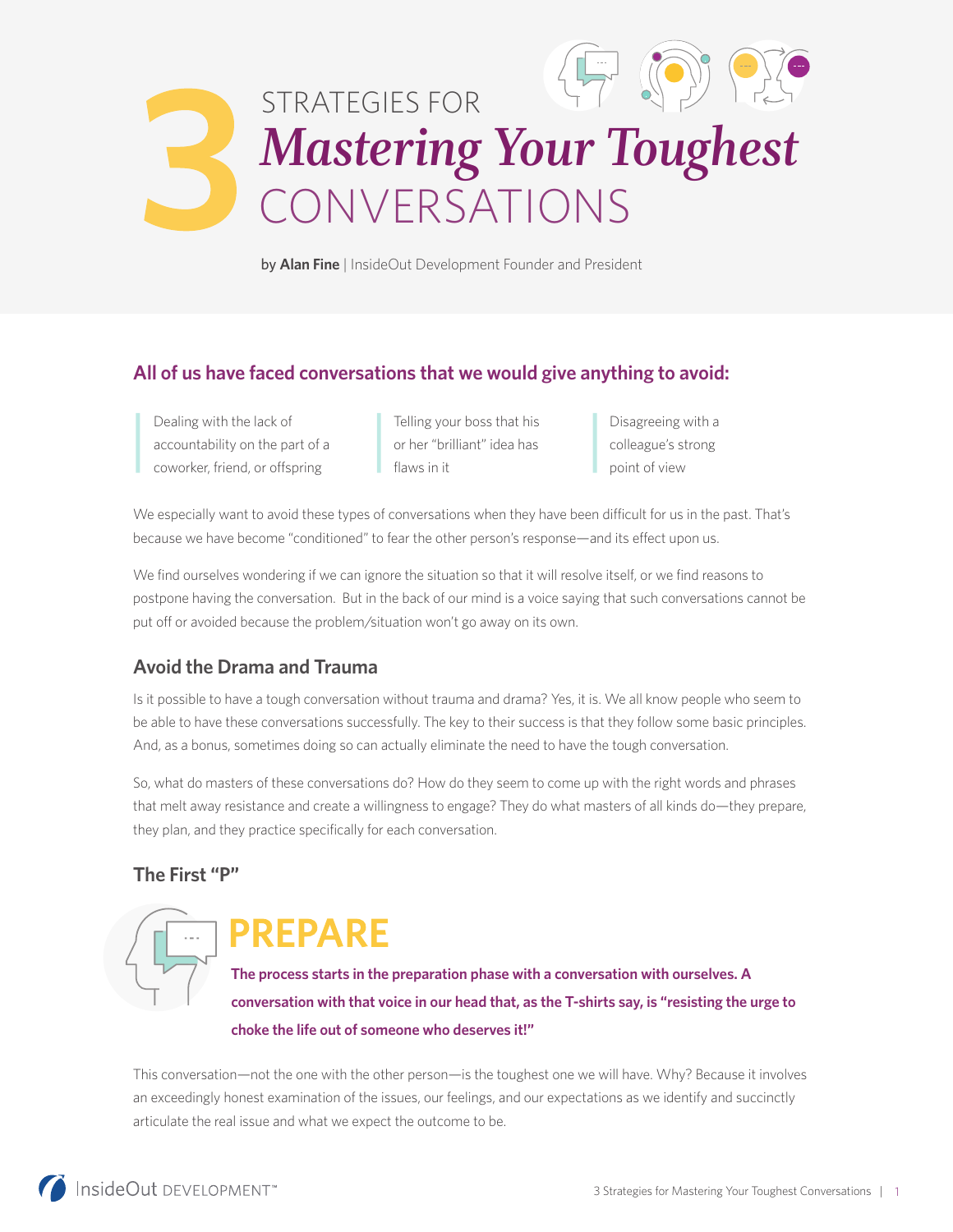That voice in our head needs to come to terms with the fact that these conversations always have some degree of discomfort. All of us, over the years, have learned how to defend ourselves against what we perceive as attacks—in other words, criticism. When we initiate a "tough" conversation, it's natural for the other person's ego to try to defend itself against what it will likely perceive as criticism. This has nothing to do with whether the conversation is doable. If you go to the gym, there are some uncomfortable moments before you feel the benefits of the training!

One of the most common reasons I hear for avoiding these conversations is not wanting to hurt the person's feelings (the person might get angry or upset and shout or cry). We think we're being sensitive to the other person, but it's mostly not his or her feelings we are being sensitive to, it's ours. When we are uncomfortable around other people's uncomfortable emotions, we avoid doing anything that might stir them up. Another way to say it is that we try to take responsibility for the other person's emotional state—which immediately gives that person power over us (watch small children exploit this one with their parents!).

Masters of these conversations don't take responsibility for other people's emotions. It doesn't mean they don't care, it just means they will allow them to have whatever emotions they choose.

Be sure that you clearly accept that YOUR problem is how to help the other person take some ownership of the "issue." Determine what you think might get the person's attention. Also, figure out what you will do if you can't get his or her attention.

## **The Second "P"**



**PLAN** 

**Plan in detail what you intend to say and do. Determine what questions you want to ask and specifically how you will ask them.** 

The most effective approach is to use an "I" statement. For example, "I have a problem." Avoid "you" statements (such as, "you have been…") because such statements tend to make the other person defensive and less open to hearing what you have to say.

Let the other person know that you want his or her help and that you intend for the discussion to be collaborative. For example, "I'm having difficulty keeping track of expenses, and I would like your help. The last few weeks your expense report has come in on Tuesday or Wednesday of the following week, and I really need you to give me your expense report every Friday. So, I would like to understand what is happening that is making it difficult for you."

Anticipate how the person might respond to your statement. In addition to being more prepared to respond, putting yourself in others' shoes might help you realize things you missed when thinking about your questions.

It's very important to determine an appropriate time and place for the conversation. In general, such conversations should take place in a private, one-on-one setting at a time when both of you can give your full attention to the conversation.